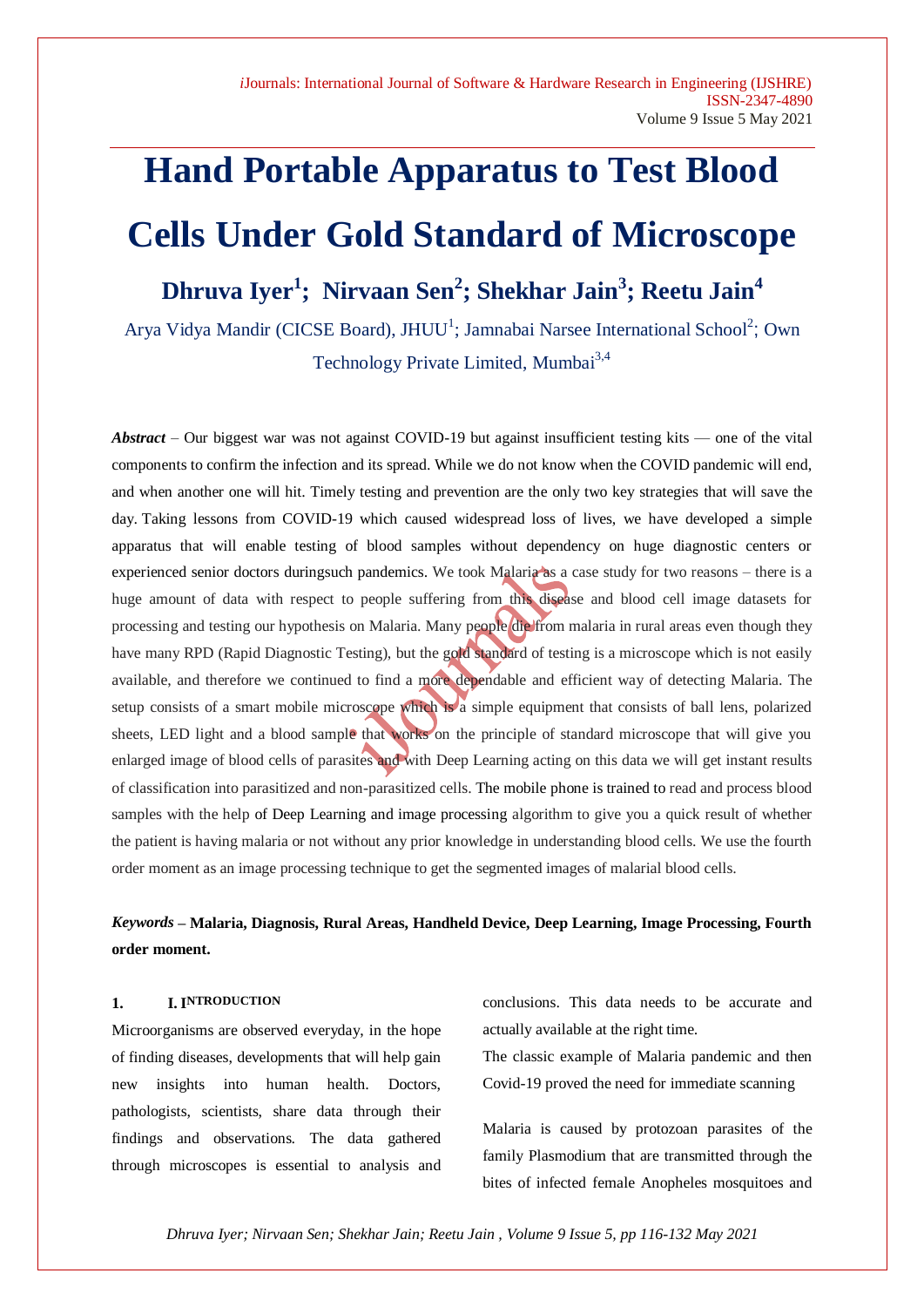that infect the red blood cells.It takes almost 30 years from the end of the Global Malaria Eradication Programme (in 1969) for malaria to re-emerge as a public health priority in global health and development discussion. Although data from 1969 to 2000 are scarce, this period was characterized by a sense of failure and abandonment in the fight against malaria. During these 3 decades, hundreds of millions of people were infected with malaria, tens of millions – mostly in sub-Saharan Africa – died, millions of households failed to emerge out of poverty as they struggled with catastrophic health expenditures, hundreds of thousands of pregnant women died during delivery due to malaria-related complexities, and millions of children were born with low birth weight, potentially leading to early death or lifetime disability. Millions of children who survived struggled with studying as they dealt with frequent absenteeism due to multiple episodes of malaria, chronic anemia, seizures, or cognitive impairment – consequences of infection and critical disease. Huge blows were dealt to the growth of already weak post-independence national economies, and their attempts to build viable health systems were hampered by lost productivity and high demand for health care.

Against this background, the first 2 decades of the 21st century represent a golden era in the history of malaria control. The world drew together to fight malaria, delivering one of the biggest returns on investment in global health. By the end of 2019, about 1.5 billion malaria cases and nearly 7.6 million deaths had been averted since the beginning of the century.In recent years, however, progress has stalled, at a time when we are still dealing with very high levels of malaria burden, re-emphasizing the need to do a lot more to sustain the gains, accelerate

progress and achieve the global ambition of a malaria free world.[1]

According to the World Health Organization (WHO), Globally, there were an estimated 229 million malaria cases in 2019 in 87 malaria-endemic countries, decreasing from 238 million in 2000 (Table 1.1[a]) across 108 countries that were malaria endemic in 2000 (Fig. 1.1). At the *GTS* (Global technical strategy for malaria 2016–2030) baseline of 2015, there were 218 million estimated malaria cases. The proportion of cases due to P. vivax (Plasmodium vivax) reduced from about 7% in 2000 to 3% in 2019.[1]

Figure 1.1. depicts countries with indigenous cases in 2000 and their status by 2019 Countries with zero indigenous cases over at least the past 3 consecutive years are considered to have eliminated malaria. In 2019, China and El Salvador reported zero indigenous cases for the third consecutive year and have applied for WHO certification of malaria elimination; also, the Islamic Republic of Iran, Malaysia and Timor-Leste reported zero indigenous cases for the second time. Source: WHO database.



Fig 1.1.

Countries with indigenous cases in 2000 and their status by 2019.[1]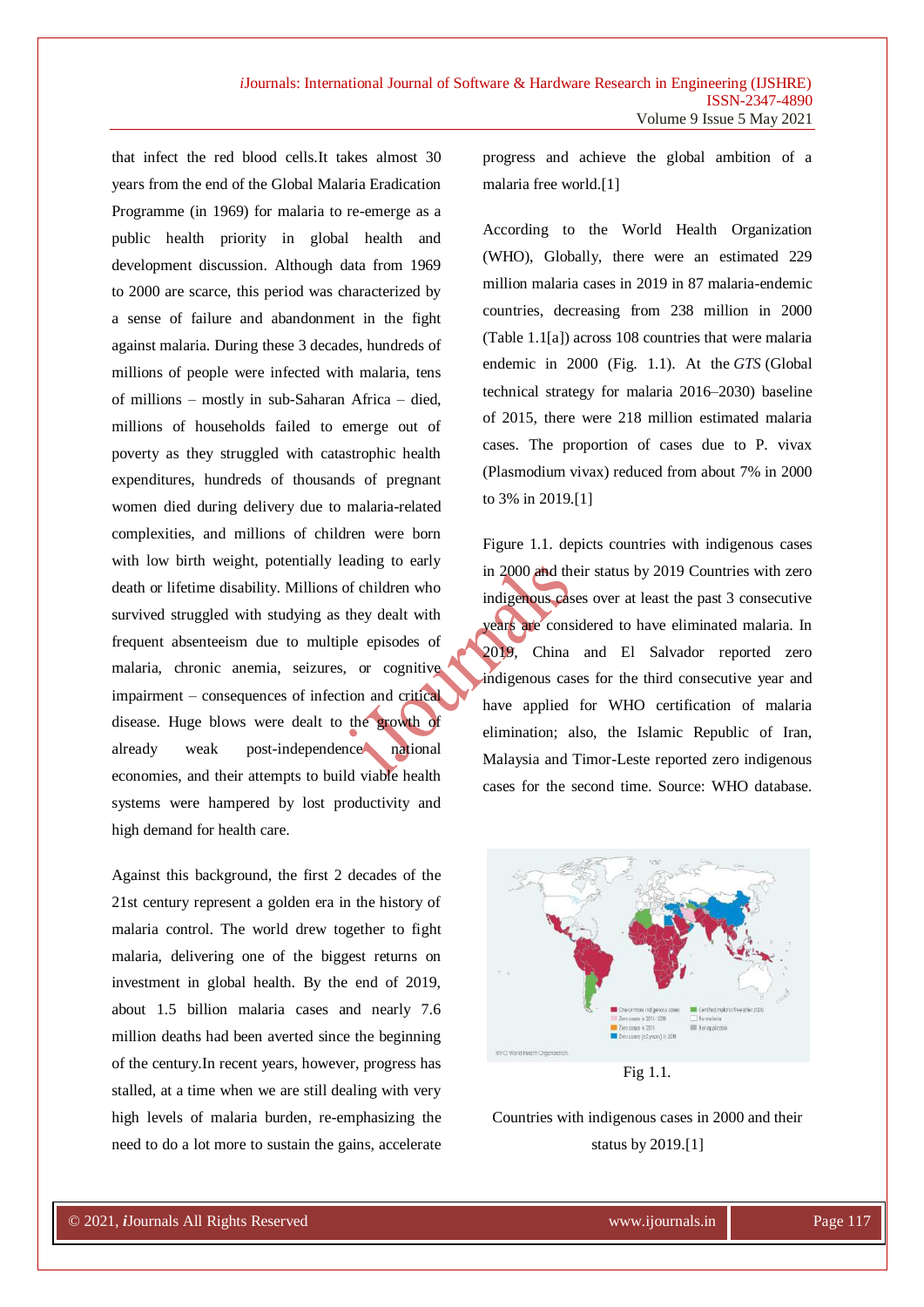Table 1.1.[a] and Table 1.1.[b] depicts global estimated malaria cases and deaths, 2000–2019 Estimated cases and deaths are shown with 95% upper and lower confidence intervals. Source: WHO estimates.[1].

#### TABLE 1.1.[a]:

| Year | Number of cases (000) |        |              |       |
|------|-----------------------|--------|--------------|-------|
|      |                       | Lower  | <b>Upper</b> | % P.  |
|      | Point                 | bound  | bound        | vivax |
| 2000 | 238000                | 222000 | 259000       | 6.90% |
| 2001 | 244000                | 228000 | 265000       | 7.40% |
| 2002 | 239000                | 223000 | 260000       | 7.10% |
| 2003 | 244000                | 226000 | 268000       | 7.80% |
| 2004 | 248000                | 227000 | 277000       | 8.00% |
| 2005 | 247000                | 229000 | 272000       | 8.30% |
| 2006 | 242000                | 223000 | 268000       | 7.20% |
| 2007 | 241000                | 222000 | 265000       | 6.80% |
| 2008 | 240000                | 222000 | 264000       | 6.50% |
| 2009 | 246000                | 226000 | 271000       | 6.50% |
| 2010 | 247000                | 226000 | 273000       | 7.00% |
| 2011 | 239000                | 218000 | 262000       | 7.20% |
| 2012 | 234000                | 213000 | 258000       | 6.60% |
| 2013 | 225000                | 206000 | 248000       | 5.30% |
| 2014 | 217000                | 201000 | 236000       | 4.30% |
| 2015 | 218000                | 203000 | 238000       | 3.90% |
| 2016 | 226000                | 210000 | 247000       | 4.00% |
| 2017 | 231000                | 213000 | 252000       | 3.40% |
| 2018 | 228000                | 211000 | 250000       | 3.20% |
| 2019 | 229000                | 211000 | 252000       | 2.80% |

#### TABLE 1.1.[b]:

| <b>Number of deaths</b> |                    |                    |  |  |
|-------------------------|--------------------|--------------------|--|--|
| Point                   | <b>Lower</b> bound | <b>Upper Bound</b> |  |  |
| 736000                  | 697000             | 782000             |  |  |
| 739000                  | 700000             | 786000             |  |  |
| 736000                  | 698000             | 783000             |  |  |
| 723000                  | 681000             | 775000             |  |  |
| 759000                  | 708000             | 830000             |  |  |
| 708000                  | 662000             | 765000             |  |  |
| 716000                  | 675000             | 771000             |  |  |
| 685000                  | 644000             | 735000             |  |  |
| 638000                  | 599000             | 685000             |  |  |
| 620000                  | 572000             | 681000             |  |  |
| 594000                  | 546000             | 658000             |  |  |
| 545000                  | 505000             | 596000             |  |  |
| 517000                  | 481000             | 568000             |  |  |
| 487000                  | 451000             | 538000             |  |  |
| 471000                  | 440000             | 511000             |  |  |
| 453000                  | 422000             | 496000             |  |  |
| 433000                  | 403000             | 478000             |  |  |
| 422000                  | 396000             | 467000             |  |  |
| 411000                  | 389000             | 458000             |  |  |
| 409000                  | 387000             | 460000             |  |  |

Malaria case number (i.e.cases per 1000 population at risk) reduced from 80 in 2000 to 58 in 2015 and 57 in 2019 (Fig. 1.2.[a]). Between 2000 and 2015, malaria case incidence declined by 27% and then by less than 2% in the period 2015–2019, indicating a slowing of the rate of decline since 2015 (Fig. 1.2[a]). Malaria deaths have reduced steadily over the period 2000–2019, from 736 000 in 2000 to 409 000 in 2019(Table 1.1.[a][b]).

The percentage of total malaria deaths among children aged under 5 years was 84% in 2000 and 67% in 2019. The number of deaths in 2015, the GTS baseline, was about 453 000. The malaria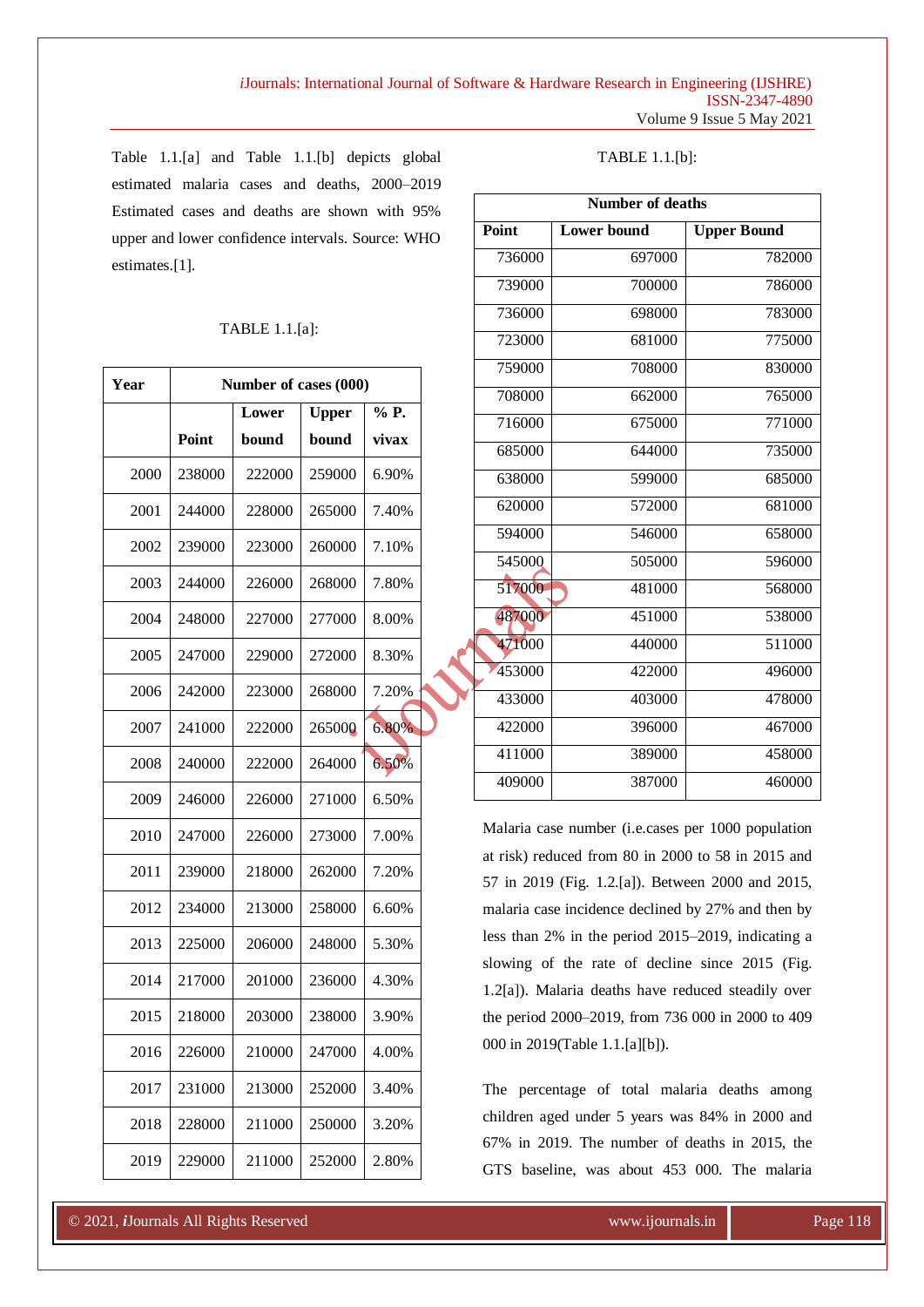fatality rate (i.e. deaths per 100 000 population at risk) decreased from about 25 in 2000 to 12 in 2015 and 10 in 2019, with the slowing of the rate of decay in the latter years similar to that seen in a number of cases (Fig. 1.2. [b]).

Of the 87 countries that were malaria endemic in 2019, 29 accounted for 95% of malaria cases globally (Fig. 1.2.a). Nigeria (27%), the Democratic Republic of the Congo (12%), Uganda (5%), Mozambique (4%) and Niger (3%) accounted for about 51% of all cases globally. About 95% of malaria deaths were in32 countries. Nigeria (23%), the Democratic Republic of the Congo (11%), the United Republic of Tanzania (5%), Burkina Faso (4%), Mozambique (4%) and Niger (4%) accounted for about 51% of all malaria deaths globally in 2019. [1].

Figure 1.2. depicts [a] malaria case incidence rate (cases per 1000 population at risk),[b] mortality rate (deaths per 100 000 population at risk), 2000–2019  $[1]$ 









Africa, where a child dies nearly every minute due to malaria, and where malaria is a foremost cause of childhood neuro-disability. With an estimated 215 million malaria cases and 384 000 malaria deaths in 2019, the WHO African Region accounted for about 94% of cases and deaths globally. 27 of the 29 nations that consider for 95% of malaria cases globally are in the WHO African Region.[1]. Even though numbers decreased, you can see from statistics number of cases are not zero. African countries still face the challenge to eradicate malaria.

Hundreds of millions of blood films are tested every year for malaria, which involves eye and handoperated counting of parasites and infected red blood cells by a qualified microscopist. Correct parasite counts are essential not only for malaria diagnosis. They are also essential for testing for drug-resistance, measuring drug-effectiveness, and classifying disease severity. However, microscopic diagnostics is not standardized and depends heavily on the judgment and skill of the microscopist.[2]. It is usual for microscopists in low-resource environments to work in isolation, with no precise system in place that can assure the maintenance of their abilities and thus diagnostic quality. [2]. This leads to incorrect diagnostic decisions in the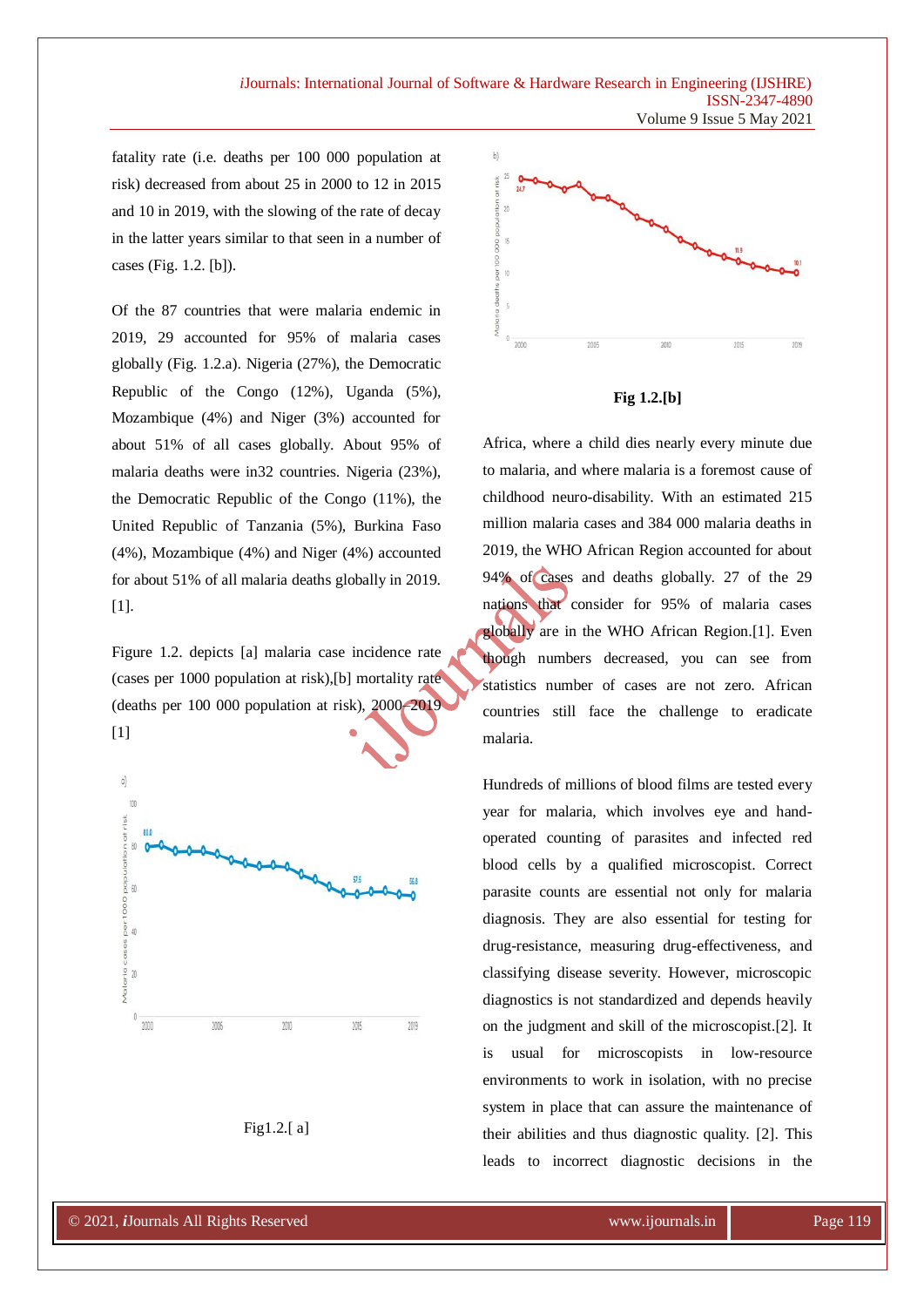field.For false-negative cases, this leads to unnecessary use of antibiotics, a second consultation, missing days of work, and in some cases rise into severe malaria. For false-positive cases, a misdiagnosis entails unnecessary use of anti-malaria drugs and suffering from their likely side effects, such as nausea, abdominal pain, diarrhea, and sometimes severe complications.

This moderate analysis of malaria diagnosis has implied aims to perform malaria diagnosis automatically using computer aided technology. Automatic parasite counting has several benefits compared with manual counting: (1) it provides a more authentic and standardized interpretation of blood films, (2) it enables more patients to be served by reducing the workload of the malaria field workers, and (3) it can diminish diagnostic costs.

Malaria is a curable disease, with drugs available for treatment, including drugs that can help prevent malaria infections in travelers to malaria-prone regions. However, there exists no effective vaccine against malaria yet, although this is an area of active research and field studies. Once infected, malaria is a rapidly progressing disease, with a serious risk of developing into severe and cerebral malaria with neurologic symptoms for P. falciparum infections. Therefore, a timely diagnosis of malaria is veryimportant. Although malaria can be diagnosed in many ways, there is room for improvement for current malaria diagnostic tests including reducing cost, increasing specificity, and improving ease of use.

Detecting the presence of parasites is the key to malaria diagnosis. In addition, identifying the parasite species and presence of potentially mixed infections is important, as well as the observation of the stage development of P. falciparum parasites in

relation to the severity of the disease. Counting parasites for determining the level ofparasitemia is not only important for identifying an infection and measuring its severity, it also allows monitoring patients by measuring drug efficacy and potential drug resistance.

**Light microscopy**. The current gold-standard method for malaria diagnosis in the field is light microscopy of blood films. Although other forms of diagnosis exist and have become popular in recent years, RDTs, microscopy remains the most popular diagnostic tool, especially in resource-poor settings. With microscopy, all parasite species can be detected. It allows computing the level of parasitemia, clearing a patient after a successful treatment, and monitoring drug resistance. Furthermore, it is less expensive than other methods and widely available. However, its biggest disadvantages are the extensive training required for a microscopist to become a proficient malaria slide reader, the high cost of training and employing, maintaining skills, and the large component of manual work involved.

To diagnose malaria under a microscope, a drop of the patient's blood is applied to a glass slide, which is then immersed in a staining solution to make parasites more easily visible under a conventional light microscope, usually with a  $100 \times$  oil objective. Two different types of blood smears are typically prepared for malaria diagnosis: thick and thin smears.[3].A thick smear is used to detect the presence of parasites in a drop of blood. Thick smears allow a more efficient detection of parasites than thin smears, with an 11 times higher sensitivity.[4] On the other hand, thin smears, which are the result of spreading the drop of blood across the glass slide, have other advantages. They allow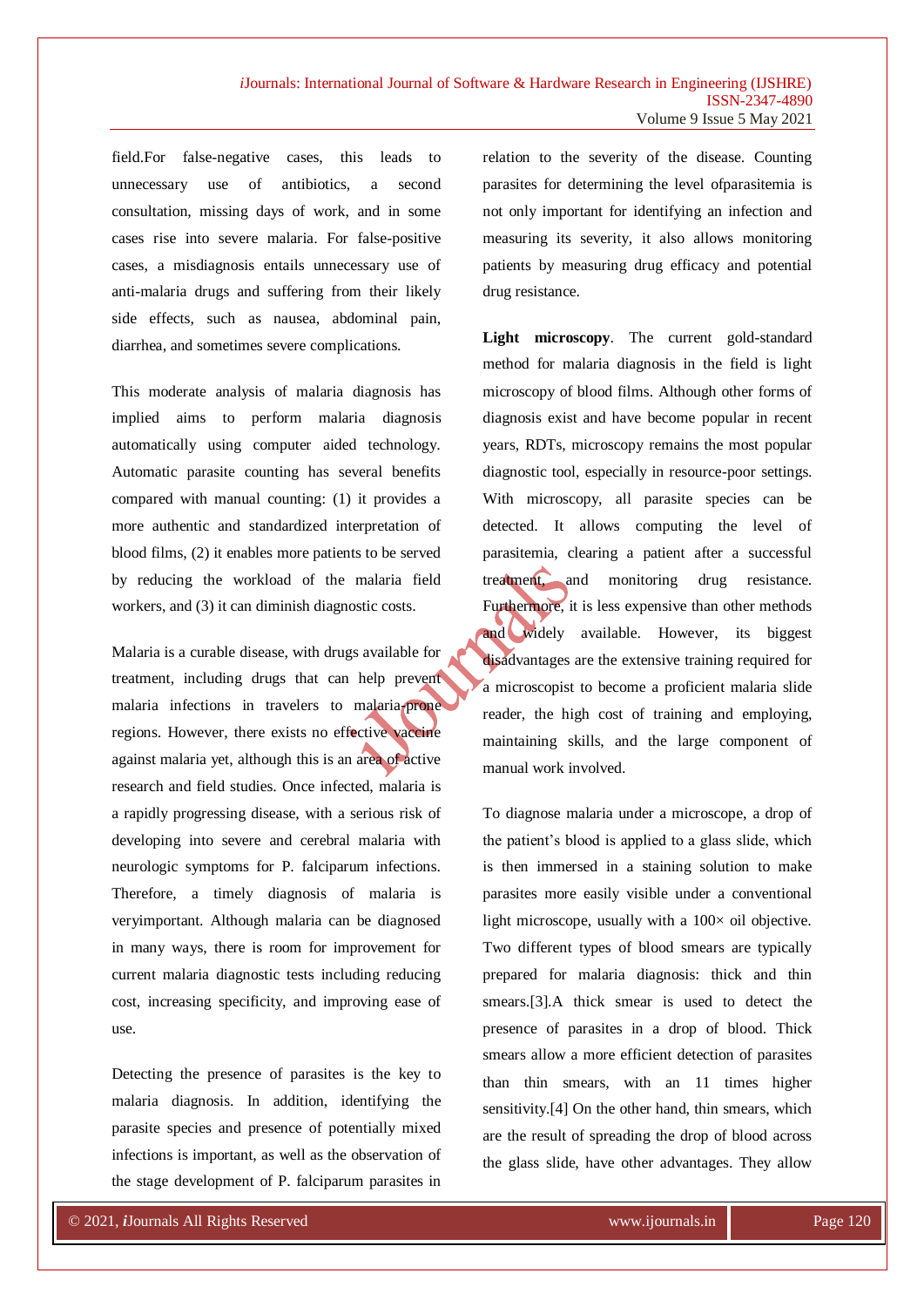the examiner to identify malaria species and recognize parasite stages more easily.

The actual microscopic examination of a single blood slide, including quantitative parasite detection and species identification, takes a trained microscopist 15–30 minutes. Considering that hundreds of thousands of blood slides are manually inspected for malaria every year, this amounts to a huge economic effort required for malaria diagnosis.

**Rapid diagnostic tests**. The main advantage of microscopic malaria diagnosis lies in its low direct cost, which gives it a distinct advantage in resourcepoor settings.1 Other existing diagnostic methods, and any new method, must prove that they can provide the same ease of use and price point as microscopy given the limited financial resources typically available in malaria-prone regions. Arguably the only and main competitor in this sense are RDTs. They detect evidence of malaria parasites (antigens) and take about 10–15 minutes to process. Their detection sensitivity is lower but comparable with manual microscopy, and they do not require any special equipment and require only minimal training.

Although RDTs are currently more expensive than microscopy in high-burden areas,[5] a valid question is whether these tests can replace microscopy soon. At the time of this writing, according to WHO,[2] more country use microscopy more than they uses RDTs.[6] RDTs are used more in rural areas where microscopy is not available. About 47% of malaria tests in malaria endemic countries worldwide were made by RDT.[6].

The use of RDTs, however, does not eliminate the need for malaria microscopy. A major disadvantage is that RDTs do not provide quantification of the results. Therefore, now, microscopy and RDTs are more complementing each other than one replacing the other.

**Polymerase chain reaction (PCR).**A molecular method called PCR has shown higher sensitivity and specificity than conventional microscopic examination of stained peripheral blood smears. [7]In fact, it is consideredthemostaccurateamongalltests.Itcandetect exceptionally

lowparasiteconcentrationsinthebloodandcan differentiate species. However, PCR is a complex highcost technology that takes many hours to process by trained staff. According to [7]PCR is not routinely implemented in developing countriesbecauseofthecomplexityofthetestingandthe lack of resources to perform these tests adequately and routinely. Quality control and equipment maintenancearealsoessentialforthePCRtechnique,soth at itmaynotbesuitableformalariadiagnosisinremote rural areas or even in routine clinical diagnostic settings.

**Flow cytometry**. This is a laser-based cell counting and detection method that allows to profile thousands of cells per second. Although flow cytometry

offersautomatedparasitemiacounts,thisisoffsetby a rather low sensitivity. Flow cytometry is less suitable as a diagnostic technique in the field when a direct answer is required for treatment decisions. However,indevelopedcountries,itcanbeappliedin the clinical setting for accurate counting of parasite numbers, for instance in the follow-up of drug treatment. [8].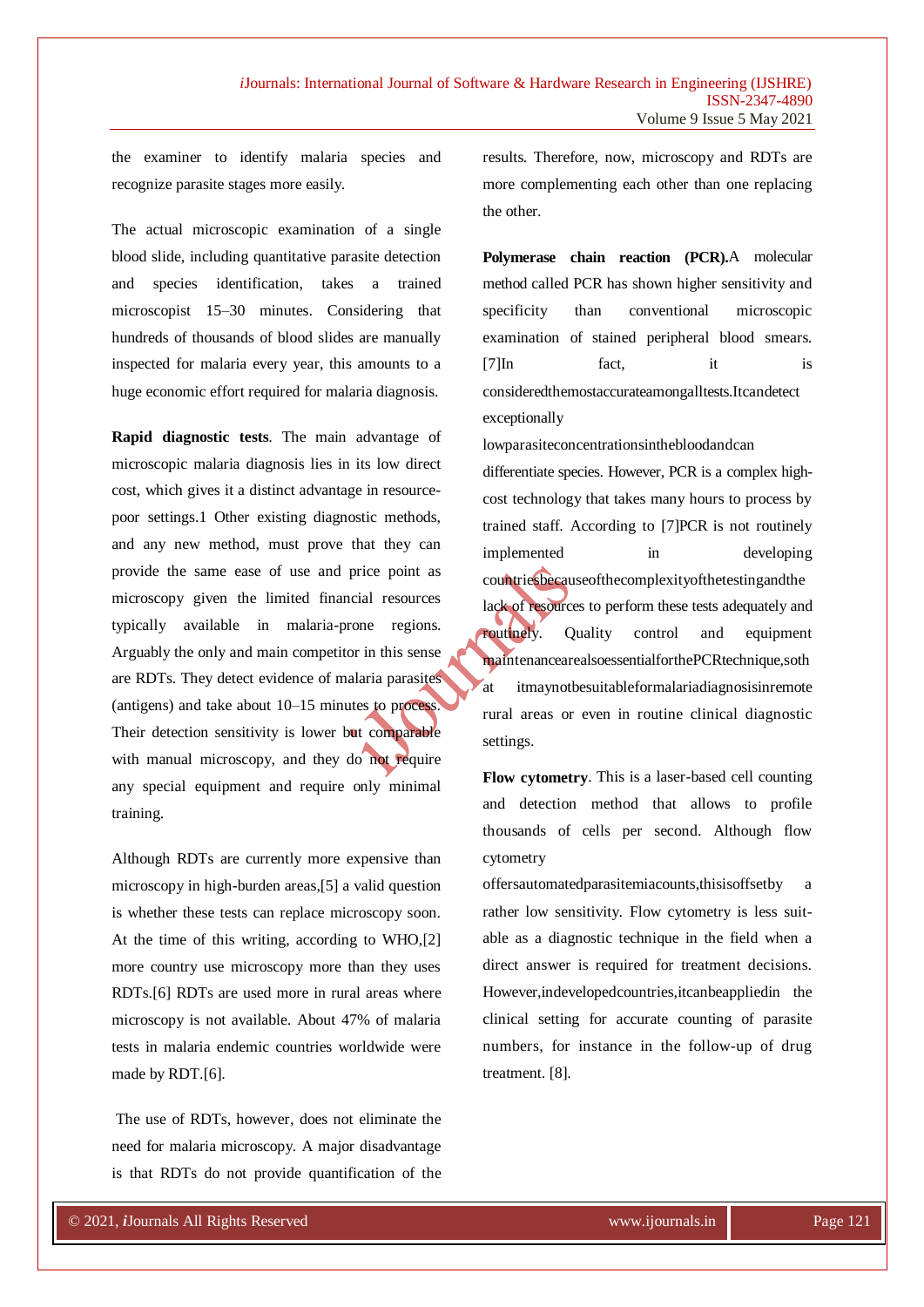# **2. II.Working Principle**

The ideal hardware solution for microscopic malaria diagnosis in resource-poor settings would be a small portable slide reader into which a blood slide could be inserted, and which would then output the parasitemia. Although modern technology is heading this way, we are still far from having a field-usable device. In particular, the relatively high optical magnification needed (up to 1000×) for malaria diagnosis in combination with oil immersion is a major miniaturization obstacle, unless alternatives are found. The next best solution are small cameraequipped computing devices, such as smartphones, which can be attached to a magnifying device and can then compute the parasitemia automatically, using image analysis and machine learning and deep learning.Modern smartphones have become powerful computing devices and their cameras provide sufficient resolution for malaria diagnosis. Moreover, Android phones have become relatively cheap and are often already in the possession of health-care workers, even in resource-poor settings. Although cellular network connectivity can help with the information exchange between field workers and hospital, it is not immediately needed for malaria diagnosis and the actual cell counting.Small magnifying devices that can be attached to a smartphone's camera, allowing true optical magnification compared with mere digital zooming, are commercially available. However, from different authors' experience, these devices are still lacking in the image quality provided. Therefore, a more practical approach is to simply attach the smartphone to the eyepiece of a regular microscope with an adapter so that blood slide pictures can be taken with the smartphone's camera.The idea is as shown in the following pictures in the figure 2.1[a], [b].

Figure 2.1.[a] Leica DMLM polarized white light microscope used as reference for comparison in this study; and [b] a microscope lens combination implemented into a 3D-printed fitting to allow similar function to a traditional polarized laboratory microscope. The MOPID system was configured in transmission mode with a magnification designed for 40X when using a mobile phone camera. An iPhone 5s was used with polarizer sheets added and a 3D-printed fitting to hold the light source, diffuser, sample slide, and microscope attachment.[9].

The working principle is as explained with the help of the block diagram shown in the figure 2.2.

**Image acquisition**: The first step is getting the image data.The first step is usually the acquisition of digital images of blood smears, which largely depends on the equipment and materials being use. The Image acquisition section breaks down the different approaches for the different types of microscopy, blood slides (thin or thick), and staining. Here to train the deep learning model we use separate data set of images which are easily available. [10]. Before training the Deep learning model the preprocessing is done to improve the test accuracy of the model. In real-time, we will use a ball lens attached to the mobile device or hand device cell phone to capture the images. Which forwarded for further Image Preprocessing (Image segmentation) and then to already learn the Deep Learning model for binary classification.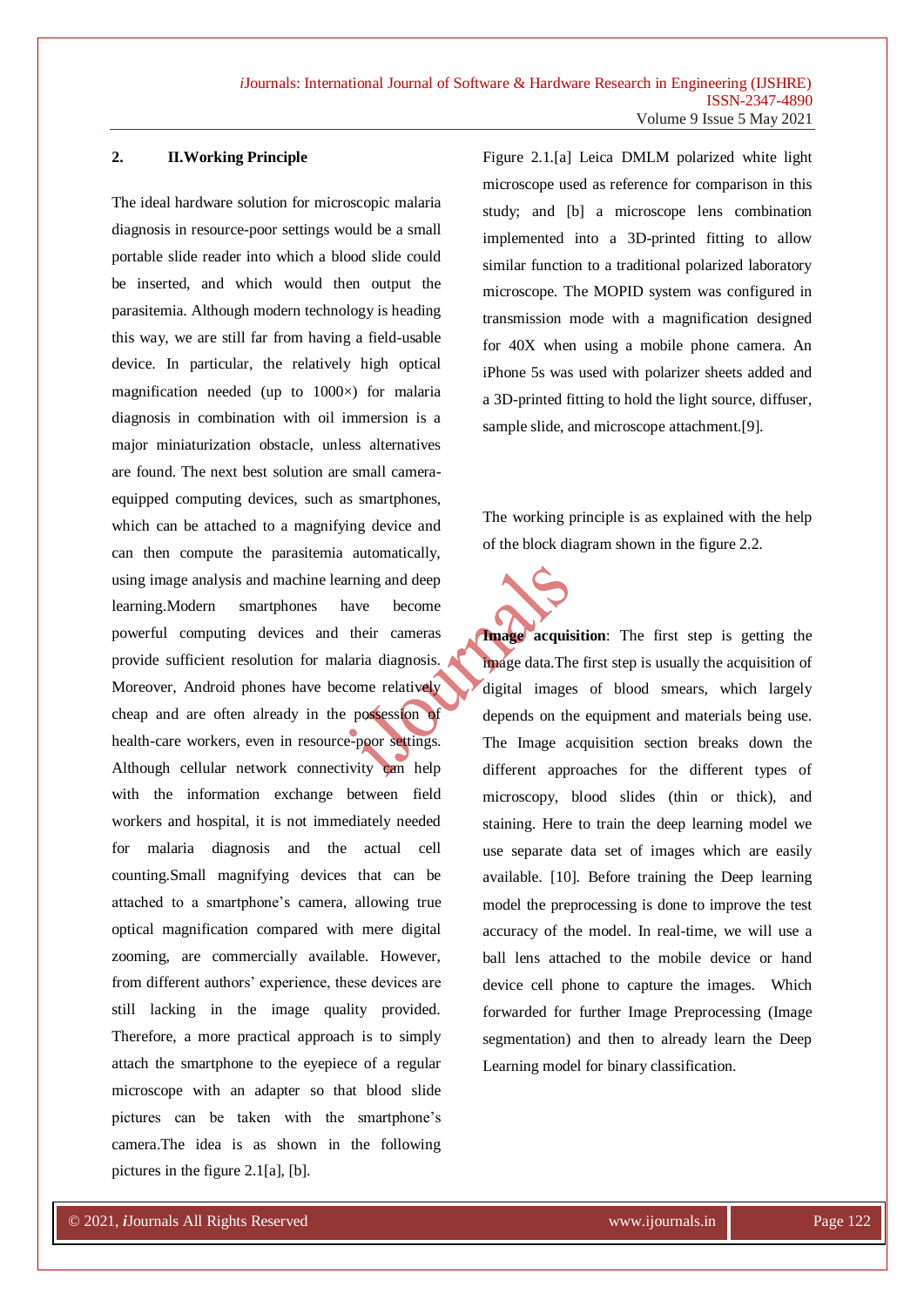

[a]



[b]

**Preprocessing:** Following image acquisition, most systems perform one or several preprocessing methods to remove noise and to normalize lighting and color variations inherent in the image acquisition and staining process. Preprocessing is mainly applied to improve the quality of the image and to reduce variations in the images that would unnecessarily complicate the subsequent processing steps. Three key objectives can be identified: noise removal, contrast improvement, illumination, and staining correction.For noise removal, the most

popular approaches have been well-established filters, such as mean and median filters, or Gaussian low-pass filtering. In addition, applying morphologic operations is very popular. For contrast improvement, contrast stretching techniques and histogram equalization, have been the most popular approaches.[11][12]. Here we can use these techniques if necessary, but as our portable handheld device uses a high-definition camera with a flashlight and ball lens we can skip these steps.Further for segmentation and feature extraction, we use a HOS map which will take care of these tasks.[13].

Figure 2.2: shows the high-level block diagram of the entire system.



**Segmentation and Feature Extraction**: The next step usually involves the detection and segmentation (outlining) of individual blood cells and maybe other objects that can be visible in a blood slide image, such as parasites or platelets.Next cell segmentation is followed by the computation of a set of features, which describe the visual appearance of the segmented objects in a mathematical succinct way. To perform the image segmentation and to get the object of interest we are using a color-based HOS (Higher-Order Statistics) map [13], which is explained in detail in the technology section. The results are shown in the figure 3.1.1 and figure 3.1.2.

**Deep learning for Classification:** Deep learning is the latest trend in machine learning, which has already boosted the performance in many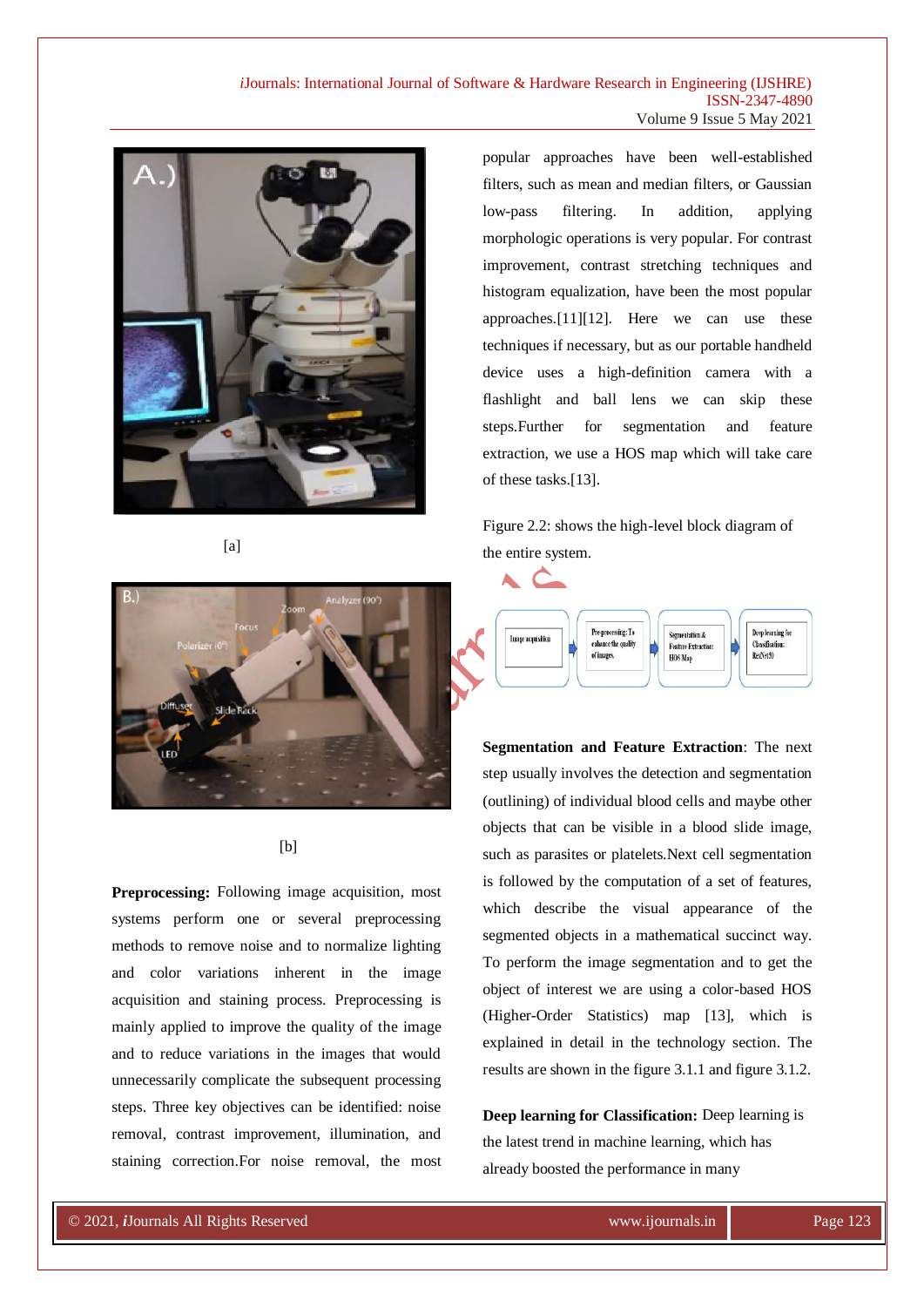nonmedical areas. Deep learning is an extension of the well-known multilayer neural network classifiers trained with back-propagation, except that many more layers are used. There are also different kind of layers that are used in typical successions. Deep learning typically requires large training sets. This is the reason why medical applications have been among the last applications to adopt deep learning, as annotated training images are significantly harder to obtain because of expert knowledge requirements and privacy concerns.This is an ideal application for deep learning because images of segmented red blood cells are a natural input for a convolutional neural network. Deep learning does not require the design of handcrafted features, which is one of its biggest advantages. Here we are employing the ResNet50 a Deep Convolutional Neural Network (DCNN) [14] that is already pre-train. We will modify the last layers ResNet50 for binary classification and this approach is called transfer learning. The segmented images are fed to the network to train the Deep Convolutional Neural Network (DCNN) model and get the test accuracy binary classification. The detail of the ResNet50 and how to use this network as transfer learning is given in the Technology section under the heading Transfer learning using ResNet50.

#### **3. III. TECHNOLOGY:**

#### **1. HOS (Higher Order Statistics) explanation:**

Our algorithm uses Colour Based-Higher Order Statistics (HOS) map for image segmentation. The image segmentation takes place in this manner: We transform the image into an appropriate feature space, consisting of spatial distribution of the highfrequency components. This is conducted by computing higher-order statistics (HOS) for all pixels in the low DOF image. The HOS are

compatible for solving detection and classification problems because they can suppress Gaussian noise and preserve some of the non-Gaussian information. We try to exploit three colour channels for obtaining a better HOS map. In detail, the fourth-order moments are calculated for all pixels in the red, green, and blue channels. For instance, the fourthorder moment at

 $(x, y)$  in a red channel is defined as follows:

where  $\eta(x, y)$  is a set of neighbouring pixels canteringat  $(x, y)$ ,  $\hat{m}_R(x, y)$  is the sample mean of red channel  $I_{red}(x, y)$  of  $I(x, y)$  that is:

$$
\hat{m}_R(x, y) = \frac{1}{N_\eta} \sum_{(s, t) \in \eta(x, y)} (I_{red}(s, t)),
$$
 and  $N_\eta$ 

is a size of  $\eta$ [.](https://www.codecogs.com/eqnedit.php?latex=\eta) We take the maximum value among the moments from all the channels,  $\hat{m}_B^{(4)}(x, y), \hat{m}_G^{(4)}(x, y), \hat{m}_B^{(4)}(x, y)$  in the following way:

$$
tempHOS(x, y) = max(\hat{m}_R^{(4)}(x, y), \hat{m}_G^{(4)}(x, y), \hat{m}_B^{(4)}(x, y))
$$

Since the dynamic range of the HOS values is huge, the value for each pixel is downscaled and limited by 255 such that each pixel takes a value from [0, 255]. The normalized outcome is called a colour based HOS map. A pixel value of  $(x, y)$  in the color-based*HOS* map,  $colorHOS(x, y)$ , is defined as follows:

$$
colorHOS(x, y) = min(255, tempHOS(x, y)/DSF),
$$

Where DSF denotes downscaling factor to reduce the dynamic range. We use a value of 300 as a downscaling factor to reduce the dynamic range as it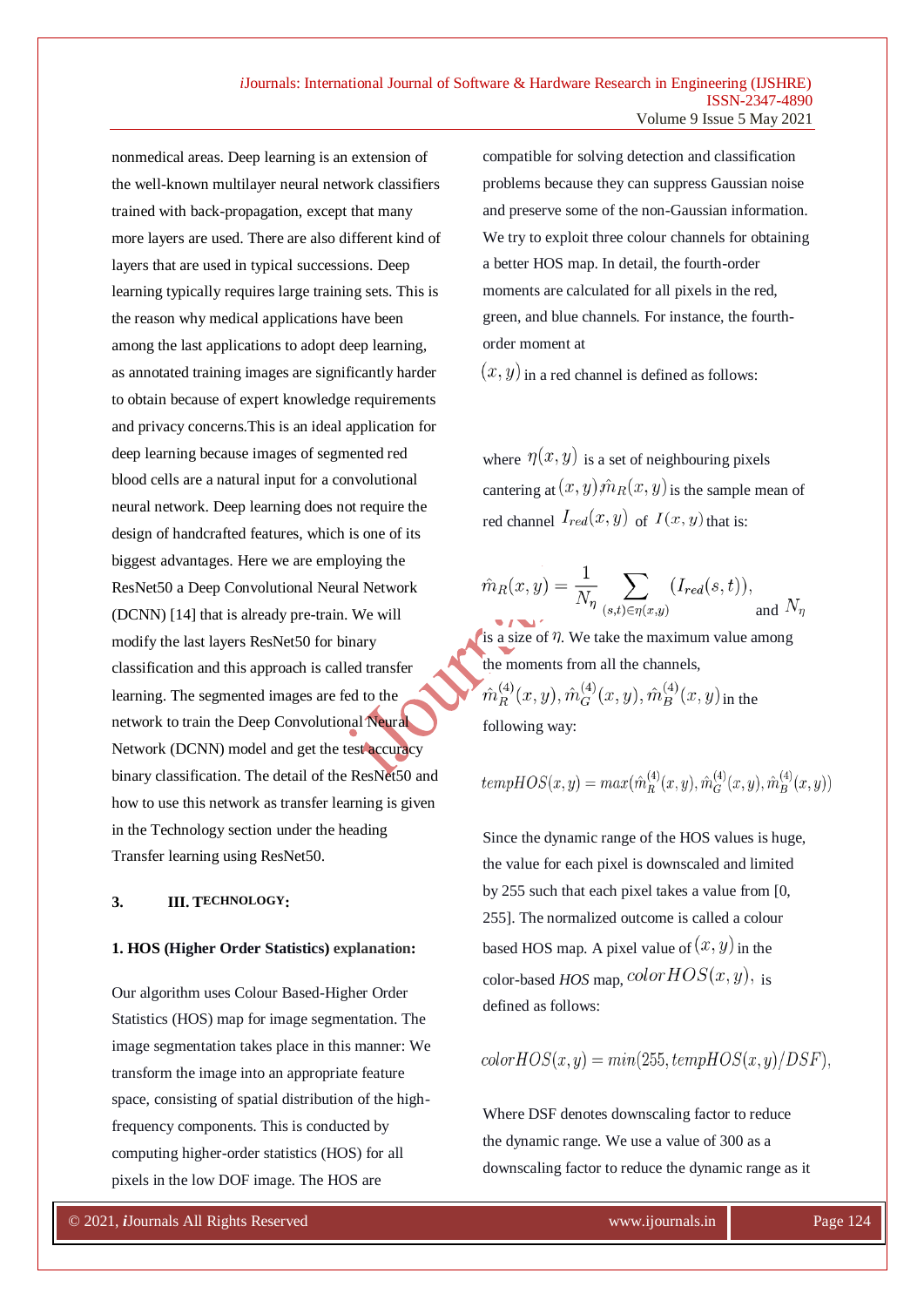gives an appropriate result for segmentation.[11]. Following figure shows the HOS result for malaria parasite and non-parasite.

Figure 3.1.1. depicts [a], [b] image segmented of malaria parasite blood cell image using HOS (Higher Order Statistics).







 $[b]$ 

**Fig 3.1.1**

Figure 3.1.2. depicts [a], [b] image segmented of malaria non-parasite blood cell image using HOS (Higher Order Statistics).

#### **2.Transfer learning using ResNet50:**

As we are going to use ResNet50 [14] in image classification with two sets of blood cell image data - parasitized and non-parasitized. The HOS map segmented images of two types of blood cells are then fed to the convolutional neural network i.e., ResNet50. Network architecture of ResNet50 should result in 2 output class labels-parasite and nonparasite. For this purpose, we need to update the network, because ResNet50 is pre-trained for 1000 classes, the final classifier label that is Linear () is having 1000 nodes at the output layer. This last linear layer is coded only for two nodes along with fine-tuning the weights of the pre-trained network by continuing the backpropagation. The weights take update by implementing stochastic gradient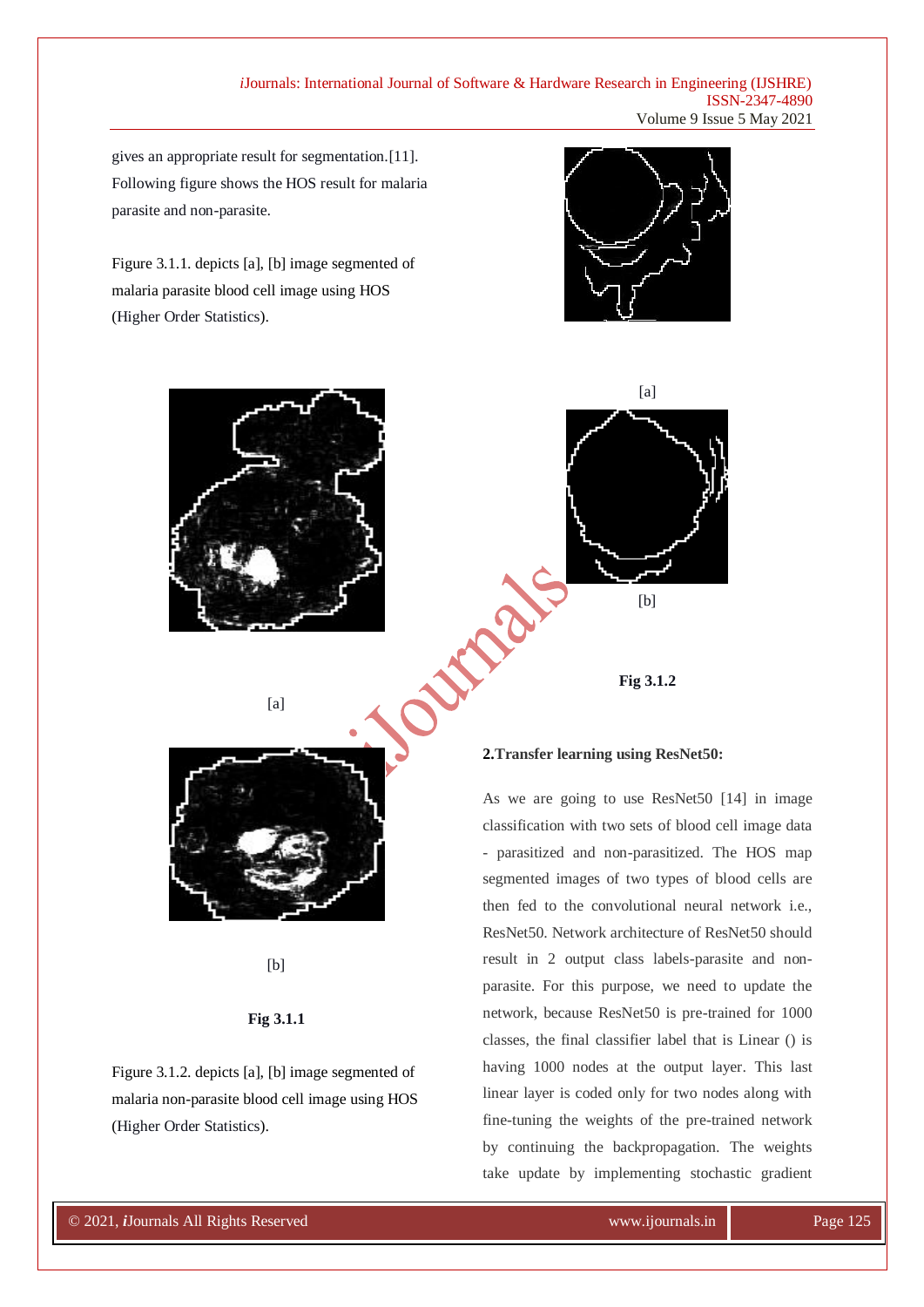descent (SGD) algorithm as an optimizer along with cross-entropy as a loss function.

To train ResNet50, Using PyTorch, the dataset is randomly divided into training, validation, and testing where 70% of the dataset is for training,20% for validation, and 10% for testing. The batch size for training data is 64, validation and testing batch size is 32. SGD with 25 epochs and a learning rate of 0.001 is used to train the model. Unseen test data images are utilized by the trained model to get the classification accuracy.

ResNet50 architecture contains the following element:

 Convolution with a kernel size of 7 \* 7 and 64 different kernels all with a stride of size 2 giving us **1 layer**.

 Next, we see max pooling with also a stride size of 2.

In the next convolution, there is a  $1 * 1,64$ kernel following this a  $3 * 3,64$  kernel and at last, a 1 \* 1,256 kernels, these three layers are repeated in total 3 times so giving us **9 layers** in this step.

Next is the kernel of  $1 * 1.128$  after that a kernel of  $3 * 3,128$  and at last a kernel of  $1 * 1,512$ this step was repeated 4 times so giving us **12 layers** in this step.

 After that, there is a kernel of 1 \* 1,256 and two more kernels with 3 \* 3,256 and 1 \* 1,1024 and this is repeated 6 times giving us a total of **18 layers**.

 And then again, a 1 \* 1,512 kernel with two more of 3 \* 3,512 and 1 \* 1,2048 and this was repeated 3 times giving us a total of **9 layers**.

 After that, we do an average pool and end it with a fully connected layer containing 1000 nodes and at the end a SoftMax function, so this gives us **1 layer**.

We do not count the activation functions and the max/average pooling layers. So, totalling this it gives us a  $1 + 9 + 12 + 18 + 9 + 1 = 50$  layers Deep

Convolutional network.

34-layer residual



[a]





[b]

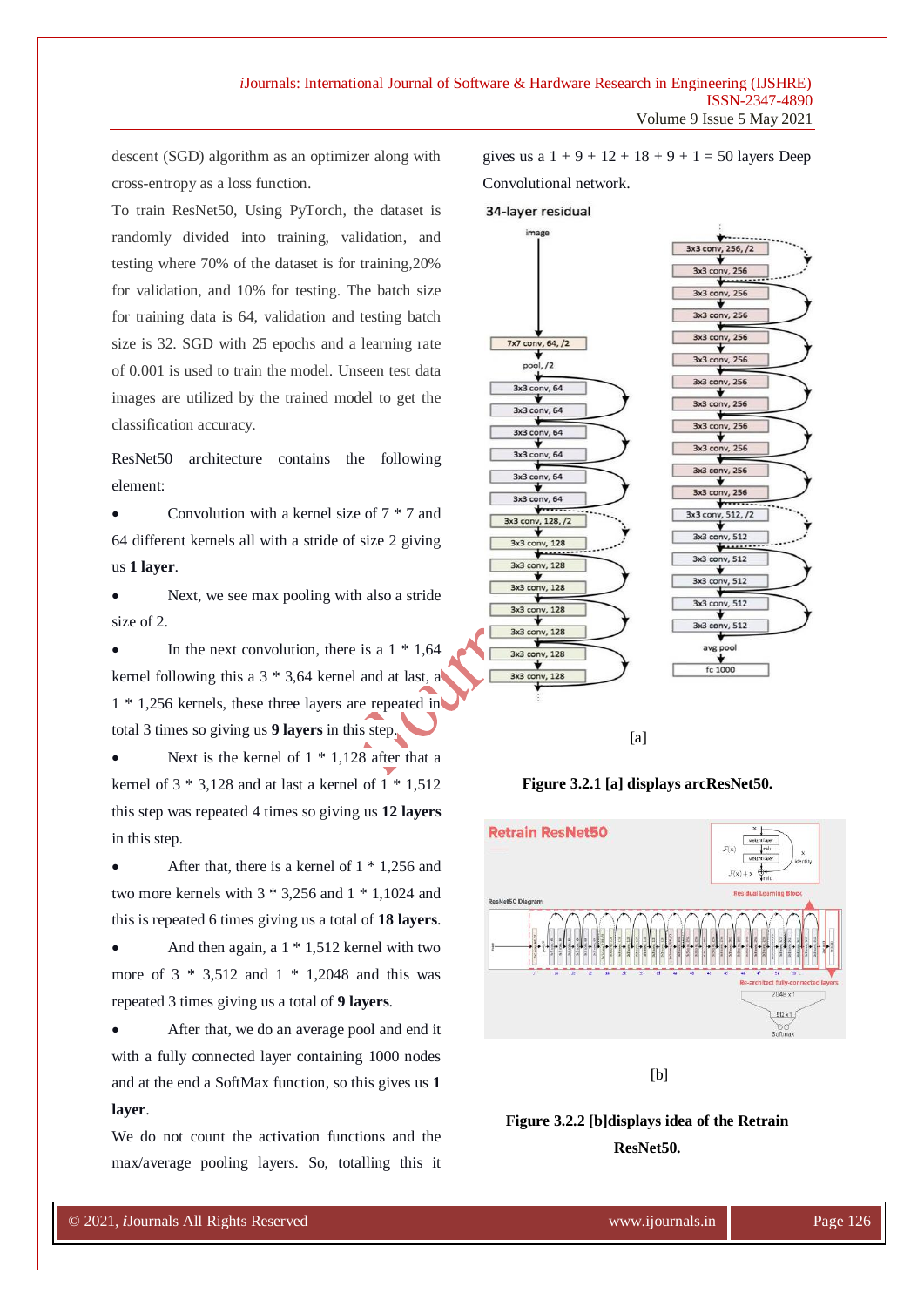# **3.Use of Simulation software:**

1. Image Segmentation - This is done by implementing the HOS in Octaves-5.2.0.

2. Deep Learning libraries - ResNet50 is imported as a deep learning neural network/model to perform classification using PyTorch.[15]

3. Platform - The experiments were performed using a computer equipped with a Core i5 processor, 16 GB DDRAM, and NVIDIA GeForce GTX 1050 Ti graphical processing unit. The proposed method is coded using PyTorch 1.6.0, where the executed version is coded using CUDA 11.0 to be run using the GPU.

# **4. IV. Detailed Working**

# *A]Use of Mobile Phone Technology for Medical Diagnosis in Remote Areas:*

In general, mobile phones offer an ideal platform for creating a field-based, modular polarized microscope. Currently, over 6 billion cell-phone subscriptions exist worldwide (accounting for approximately 75% of the world having access to mobile phone networks), [16][17] with the vast majority of these users (~5 billion) located in developing countries. Utilizing the existing mobile infrastructure allows for significant reduction in cost and size of mobile based designs as compared to traditional microscopes. Additionally, the number of active mobile phone subscriptions is continually increasing, particularly in low-resource settings and is expected to surpass the world population by the end of 2014 [18]. Due to the large volume of wireless communication users, mobile phones continually remain at relatively low costs even with constant advancements in hardware and software

specifications on new models. Because of increased access to these mobile networks and the fact that many mobile phones currently available are equipped with advanced camera features and other technologies, they have become an ideal platform for many advanced imaging and sensing mHealth applications resulting in several portable field ready point-of-care (POC) devices. These mobile point-ofcare (POC) platforms offer great opportunities for improved healthcare throughout the world by offering high quality alternatives to existing imaging modalities that are low-cost, portable and energy efficient. This is particularly important for the clinic and field in remote areas and in low resource settings, where the medical infrastructure is often limited or non-existent.



**Figure 4.1 shows the Lens-less phone-based microscopy.**

Mobile phone-based microscopy approaches can be broken down into three specific design areas including: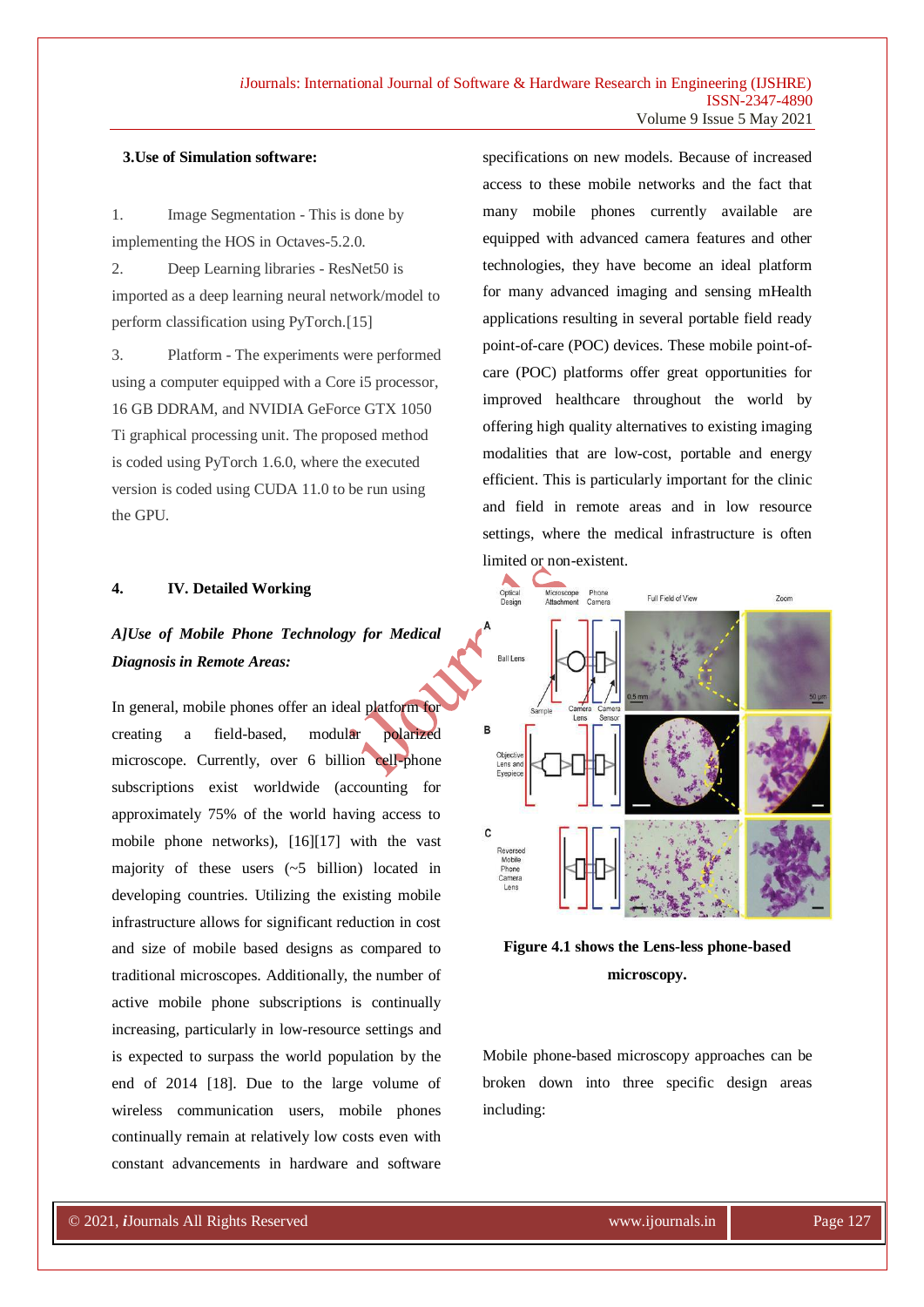- 1. Lens-less approaches,
- 2. on-lens approaches and
- 3. attachment based approaches.

Research in each of these design categories has produced promising scientific approaches towards cell-phone microscopy designs capable of significantly affecting healthcare standards in developing countries, particularly in single cell resolution for disease diagnosis.

Using a lens less design approach can allow for more compact designs and eliminates the need for optical alignment. Additionally, this technique allows for decoupling of the relationship between field-of-view (FOV) and resolution, thus allowing for significant improvements in large FOV imaging without sacrificing system resolution as compared to traditional microscopy techniques.

The second approach uses on-lens device design configurations typically employing a refractive element directly attached to the cell-phone camera at the focus, or a ball lens mounted in front of the camera lens. This approach allows for a low-cost alternative and produces comparable resolution to other reported cellphone-basedmicroscope systems. The ball lens creates a spherical focal plane; thus, the technique only allows for a small FOV of a captured image to be in focus. The out of focus areas in the FOV then need to be adjusted using image processing correction techniques. [19][20][21][22][23].





We describe the design of a low-cost, lightweight, high quality mobile-optical-machine learning equipment that allows see gold standard microscope view in mobile by advance machine learning detection that going to reduce the time and effort for diagnosis of malaria in rural areas.

#### *B] Materials and Methods:*

For the MOML system the optical setup and components consisted of a commercial cellular phone, customized attachable mount, two polarizer sheets (that could be removed for non-polarized imaging), low-power high efficiency white light emitting diodes (LEDs) and a plastic lens assembly configuration allowing for appropriate magnification, resolution and FOV for diagnosing the presence of the malaria parasite.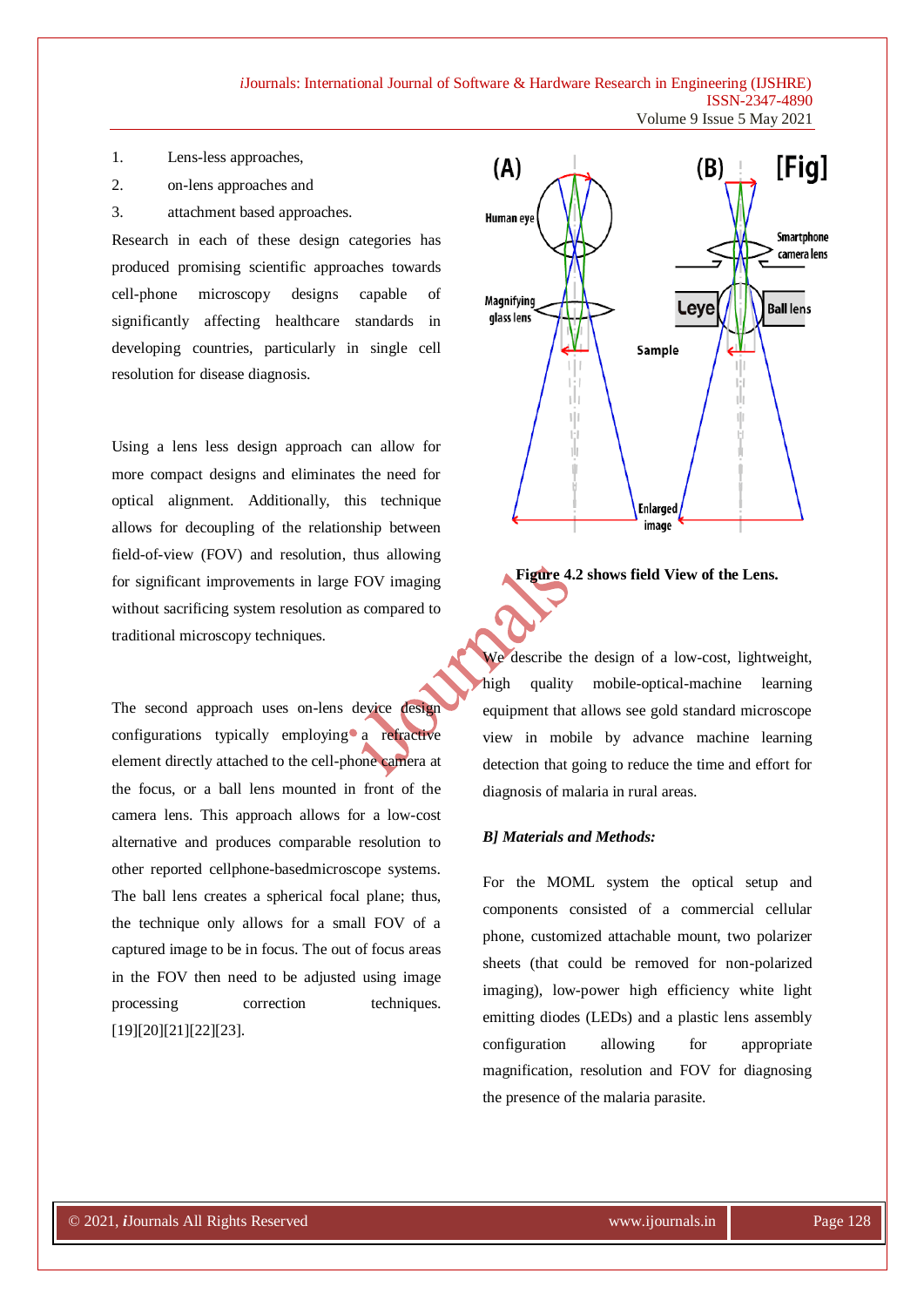#### **Phone details:**

Following the adjustable multiple lens microscope assembly in the MOPID design, a snap on 3Dprinted cartridge had individual compartments that allowed for polarized microscopy. The cell-phone 3D-printed cartridge attachment consisted of PLA plastic using a fused deposition modeling 3D-printer (MakerBot Industries, New York NY). The attachment included slotted areas to insert the sample microscope slide, a rotatable polarizer sheet, titanium dioxide chip diffuser plate (RTP Company, Winona, MN) and white LEDs (COAST, Portland, OR) to illuminate the sample. The ability to rotate the analyzer, varying the degree of polarization, allows for both conventional histology and crossed polarized light imaging for birefringence measurements from the hemozoin crystal.

The portable commercial microscope lens assembly consisted of two separate plastic lens modules and had a numerical aperture (NA) value of 0.65. The MOPID design incorporated white light LEDs placed at a distance from the sample, allowing for even field illumination. The individual LEDs were chosen because of their low-cost, low power, durability, and long lifetime; all characteristics ideally suited for use in low-resource settings. In the designed system, the white light LED total power was 66 lumens after the light passes through a TiO<sup>2</sup> diffuser plate. The diffuser plate is utilized to allow for homogenous illumination across the sample and was followed by a polarizer sheet generating linearly polarized light prior to transmission through the sample. is the location where the blood smear or histological slide is inserted into the optical train. This slit is located such that the sample is optimally positioned at approximately one focal length of the imaging system. Utilizing a multi-position insert the slide can

be manually moved past the camera from left to right in incremental steps. The final component prior to the mobile phone surface in the optical path is a second polarizer, an analyzer, capable of being oriented either at 45 or 90 degrees with respect to the initial polarizer orientation

#### **Method for Polarized Light Microscopy Imaging:**

Polarized images acquired with the MOPID and Leica microscope setups described above allowed for comparison between the two systems. The two systems were comparatively evaluated based on the following criteria: 1) Resolution, 2) Field of view (FOV), 3) Magnification and 4)

#### **Illumination quality:**

The depth of focus, illumination beam quality and divergence angle on the FOV, was calculated for each system. Additionally, the predicted system magnification was determined for the MOPID combination. Similarly, the NA of the system was calculated and compared to the reported data. Using this number, the diffraction limited resolution was calculated for the MOPID and reference design setup described above. Utilizing each hardware configuration and the different lens combinations, USAF resolution target images were acquired in addition to images of prepared samples on microscope slides.

#### **Procedure**:

For malaria diagnosis, a drop of blood from an infected person is taken. This drop is put on a glass slide and then is stained with a suitable solution to highlight the parasites. This whole preparation is called a smear. Blood smears are taken most often from a finger prick.

Thick and thin blood smears will let doctors know the percentage of red blood cells that are infected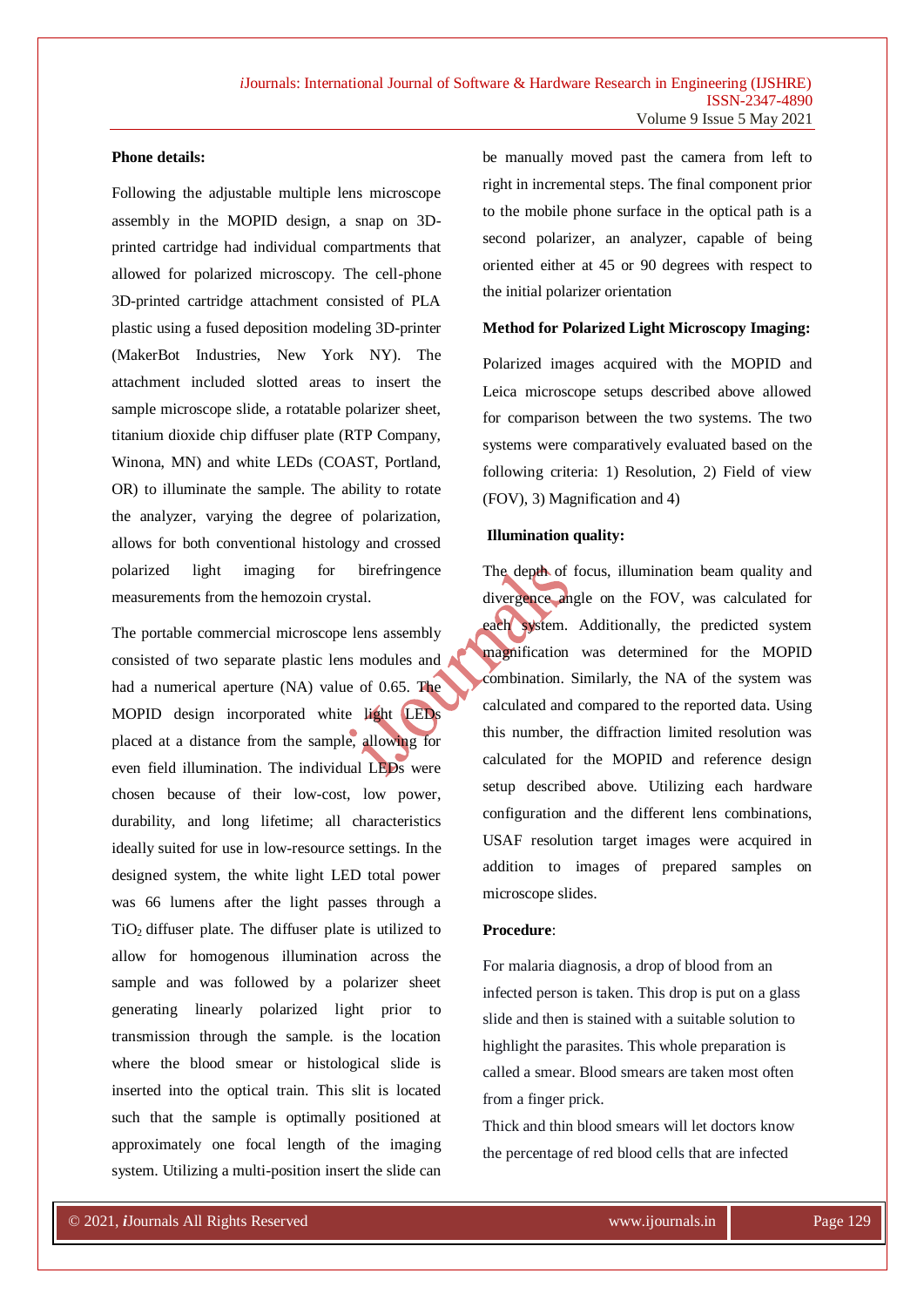(parasite density) and what type of parasites are present.

 Thick blood smears are most useful for detecting the presence of parasites because they examine a larger sample of blood. (Often there are few parasites in the blood at the time the test is done.)

 A thin blood smear is a drop of blood that is spread across a large area of the glass slide. Thin blood smears help doctors discover the type of species of malaria is causing the infection.

 After the blood samples are taken from the patient, we then put the sample in a 3d design cover that has the ball lens, LED. These 3d design covers will hold the blood samples in 90 degree and will help to view the blood samples as a standard microscope view and will give you a detailed view of the blood samples.

 After the blood sample is viewed on the phone screen, the segmented of same image is given to the trained deep learning model, which will then diagnose whether the patient has malaria or not.

 A deep learning model is to use the approach of transfer learning, so it is pre-trained already. Which in-turn gives you proper detection and classification of blood cell samples.

 The execution of the deep learning model (ResNet 50) on the edge device like a mobile phone is a challenge that we may face.

 After the results are arrived, we then do the next patient and go on with this procedure. This will solve the time and efficiency in detection of the blood cells in parasites and improve the growth of cell detection.

**V. Future Scope:**

The system uses an image processing technique i.e. Color-based HOS map to get the segmentation and then a deep learning algorithm. These two things can be done together with the help of Deep Learning only. Second, the deep learning model deployment on the cell phone is a challenging task and needs more attention.

#### **VI. Conclusion:**

We successfully devised a tool to carry out an effective and accurate diagnosis of malaria using a mobile phone. For getting an appropriate image with perfect zoom and nice quality to carry out image segmentation, we use a 6mm diameter ball lens and a 1mm diameter polarizing sheet to neglect different light intensities, respectively. Now, image segmentation is carried out using the HOS (High Order Statistics) map. We conveniently utilised ResNet50 architecture using transfer learning to classify the obtained blood sample images into categories namely: parasitized and non-parasitized. The accomplished test accuracy for binary classification by using a pre-trained deep learning network - ResNet50 - on the segmented images of the malaria parasite is 86%.

#### **VII. References:**

1. [World Health Organization. World](https://www.who.int/publications/i/item/9789240015791) malaria [reports 2020. 20 years global progress &](https://www.who.int/publications/i/item/9789240015791)  [Challenges. 30 November 2020.Gobal Report.](https://www.who.int/publications/i/item/9789240015791) 

2. [World Health Organization. Malaria](https://books.google.co.in/books?hl=en&lr=&id=ZA4LDgAAQBAJ&oi=fnd&pg=PR7&ots=_e2qgv-nWF&sig=GhhCiS8lSsK4bDwO5DVFh5pnXPY&redir_esc=y#v=onepage&q&f=false)  microscopy quality assurance manual-version 2. [World Health Organization;2016.](https://books.google.co.in/books?hl=en&lr=&id=ZA4LDgAAQBAJ&oi=fnd&pg=PR7&ots=_e2qgv-nWF&sig=GhhCiS8lSsK4bDwO5DVFh5pnXPY&redir_esc=y#v=onepage&q&f=false)

3. [Dowling M.Shute G.A Comparative study](https://www.scopus.com/home.uri)  [of thick and thin blood films in the diagnosis of](https://www.scopus.com/home.uri)  [scanty malaria parasitemia. Bull World Health](https://www.scopus.com/home.uri)  [Organ 1966;34:249.](https://www.scopus.com/home.uri)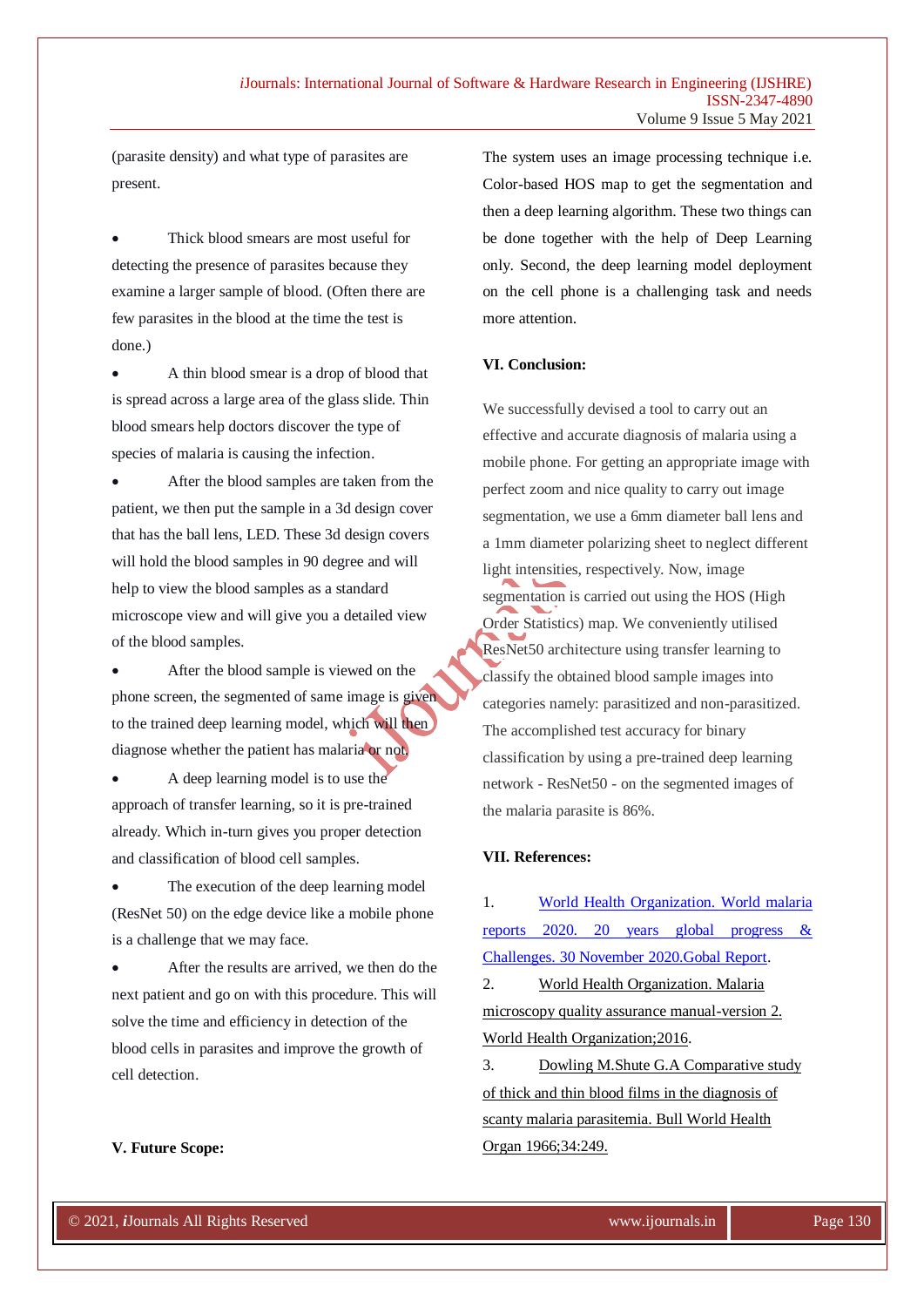4. Jan Z, Khan A, Sajjad M, Muhammad K, [Rho S, Mehmood I. A review on automated](https://www.scopus.com/home.uri)  [diagnosis of malaria parasite in microscopic blood](https://www.scopus.com/home.uri)  [smears images. Multimedia Tool Appl 2017;1-26.](https://www.scopus.com/home.uri)

5. [Determining Cost Effectiveness of Malaria](https://scholar.google.com/scholar?cluster=13783998567319574233&hl=en&as_sdt=2005&sciodt=0,5)  [Rapid Diagnostic Tests in Rural Areas with High](https://scholar.google.com/scholar?cluster=13783998567319574233&hl=en&as_sdt=2005&sciodt=0,5)  [Prevalence.](https://scholar.google.com/scholar?cluster=13783998567319574233&hl=en&as_sdt=2005&sciodt=0,5)

6. [WHO. World malaria report 2016. World](https://www.who.int/malaria/publications/world-malaria-report-2016/report/en/)  [Health Organization;2016.](https://www.who.int/malaria/publications/world-malaria-report-2016/report/en/)

7. D. C. W. P. K. S. Tangpukdee N, "Malaria diagnosis: a brief review. Korean J Parasitol.," 2009. 8. V. V. P. Janse CJ, " Flow cytometry in

malaria detection. Methods Cell Biol," p. 295–318., 1994.

9. [Malaria Diagnosis Using a Mobile Phone](https://www.nature.com/srep/)  [Polarized Microscope.](https://www.nature.com/srep/)

10. [Malaria Cell Images Dataset taken from](https://www.kaggle.com/iarunava/cell-images-for-detecting-malaria)  [Kaggle.](https://www.kaggle.com/iarunava/cell-images-for-detecting-malaria)

11. [A portable image-based cytometer for rapid](https://journals.plos.org/plosone/article?id=10.1371/journal.pone.0179161)  [malaria detection and quantification.](https://journals.plos.org/plosone/article?id=10.1371/journal.pone.0179161)

12. [Fiber array based hyperspectral Raman](https://www.sciencedirect.com/science/article/abs/pii/S000326701501003X)  [imaging for chemical selective analysis of malaria](https://www.sciencedirect.com/science/article/abs/pii/S000326701501003X)[infected red blood cells.](https://www.sciencedirect.com/science/article/abs/pii/S000326701501003X)

13. [Extracting Focused Object from Low](https://ui.adsabs.harvard.edu/abs/2006SPIE.6077E..1OP/abstract)  [Depth-of-Field Image Sequences.](https://ui.adsabs.harvard.edu/abs/2006SPIE.6077E..1OP/abstract)

14. [Understanding the ResNet50 architecture.](https://iq.opengenus.org/resnet50-architecture/#:~:text=ResNet50%20is%20a%20variant%20of,explored%20ResNet50%20architecture%20in%20depth.)

15. [ResNet in PyTorch. By PyTorch team.](https://pytorch.org/hub/pytorch_vision_resnet/)

16. H. M. S. C. A. F. Y. O. &. O. A. Zhu, "Optofluidic fluorescent imaging cytometry on a cell phone. Anal Chem 83,," p. 6641–6647, 2011.

17. A. Fitzpatrick, " 75% of World Has Access to Mobile Phones (Study). Web 15 Jan. 2015. &It: http://mashable.com/2012/07/17/mobile-phonesworldwide/>,," 2012.

18. J. Pramis, " Number of mobile phones to exceed world population by 2014. Web 5 Jan. 2015.  $<$ lt;," http://www.digitaltrends.com/mobile/mobile*phone-world-population-2014/>, Digital Trends (2013).*

19. S. S. T. W. T. D. K. E. A. &. O. A. Seo, "Lensfree holographic imaging for on-chip cytometry and diagnostics. Lab Chip 9,," p. 777– 787, 2009.

20. Z. J. e. a. Smith, "Cell-Phone-Based Platform for Biomedical Device Development and Education Applications. PloS one 6,," 2011.

21. D. e. a. Tseng, "Lensfree microscopy on a cellphone. Lab Chip 10,," p. 1787–1792, 2010.

22. H. Y. O. S. T. W. T. D. &. O. A. Zhu, "Wide-field fluorescent microscopy on a cell-phone. Conference proceedings:," no. IEEE Engineering in Medicine .

23. A. W. G. L. D. &. R. R. Arpa, " In Computer Vision and Pattern Recognition Workshops (CVPRW), 2012," vol. 10.1109/CVPRW.2012.6239195., no. IEEE Computer Society Conference on, , pp. 23-28, 2012.

# **VII. Acknowledgements**

I would like to express my appreciation towards my parents, who helped me finalize this project within the limited time frame, and my mentor, Mrs.Reetu Jain, who guided me throughout the construction of this project. I would also like to thankOn My Own Technology (OMOTEC) for providing me with the opportunity to work on this project. It allowed me to